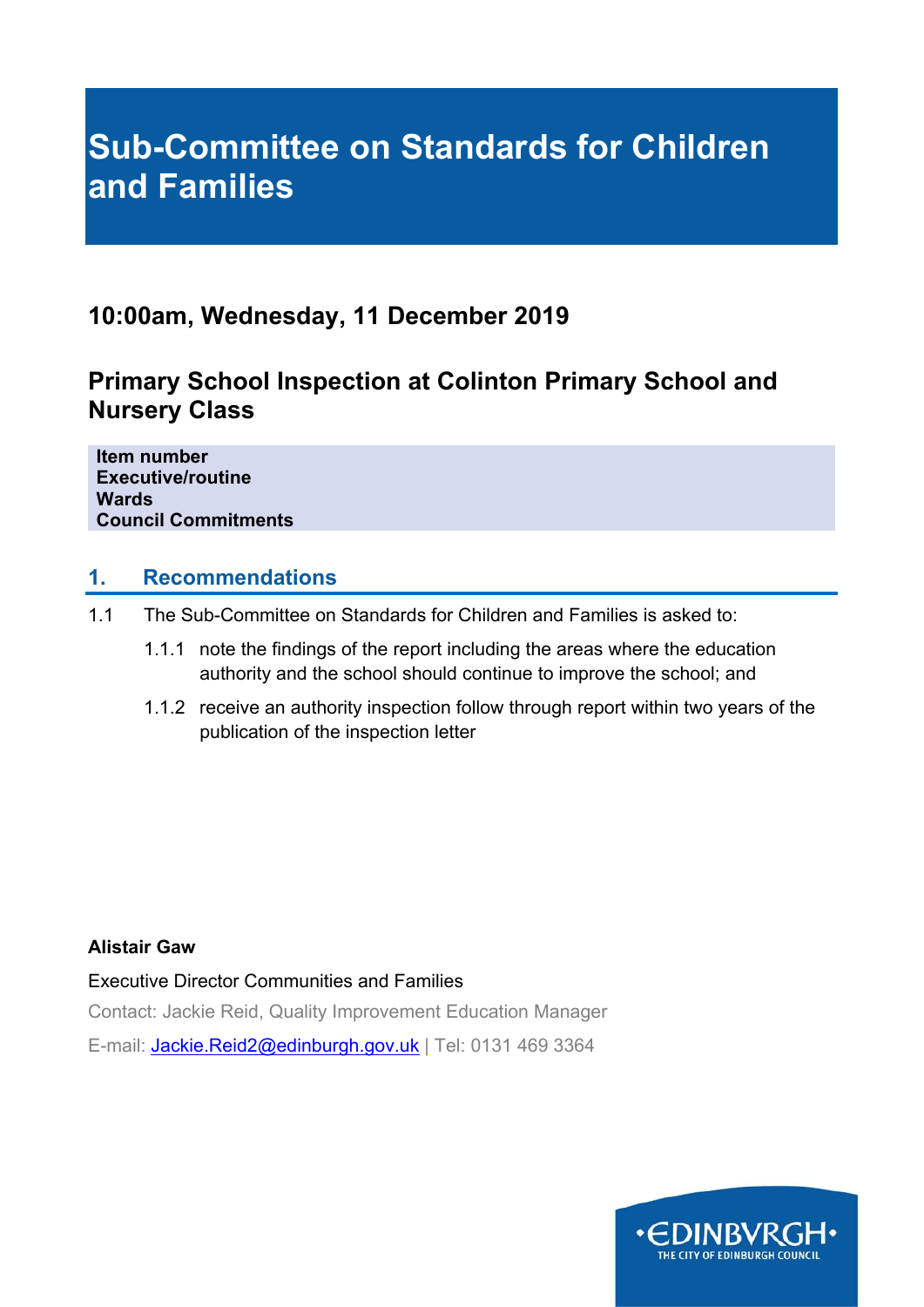**Report** 

# **Primary Inspection at Colinton Primary School**

### **2. Executive Summary**

- 2.1 Education Scotland (ES), undertake an annual sample of inspections across Scotland (approximately 240 per year) covering nursery, primary, special and secondary schools. A letter to parents/carers on each inspection is published approximately three months after the inspection. On the basis of this letter the school with the support of the authority amends its improvement plan to take account of any agreed areas for improvement.
- 2.2 Inspectors usually revisit a school within a year of the publication of the letter where weak or unsatisfactory practice has been identified. For all other schools inspected the local authority will inform the parents about the progress made in improving the quality of education.
- 2.3 This letter and evaluations (Appendix 1) and the Summary of Inspection Findings (Appendix 2) advises the Sub-committee on the outcomes of the initial inspection.

### **3. Background**

3.1 In April 2019, a team of inspectors from Education Scotland visited Colinton Primary School and Nursery Class. During their visit, they talked to parents/carers and children and worked closely with the headteacher and staff.

#### **4. Main report**

- 4.1 The inspection team found the following strengths in the school's work:
	- 4.1.1 Happy, friendly children who warmly welcome new pupils and visitors to the school and nursery.
	- 4.1.2 The willingness and enthusiasm of staff to lead aspects of the school and nursery's work to improve outcomes for learners.
	- 4.1.3 Partnership working which enhances learners' experiences and ensures effective transitions both at key points and for children and families who arrive or leave during the academic session.
- 4.2 The following areas for improvement were identified and discussed with the headteacher and a representative from The City of Edinburgh Council: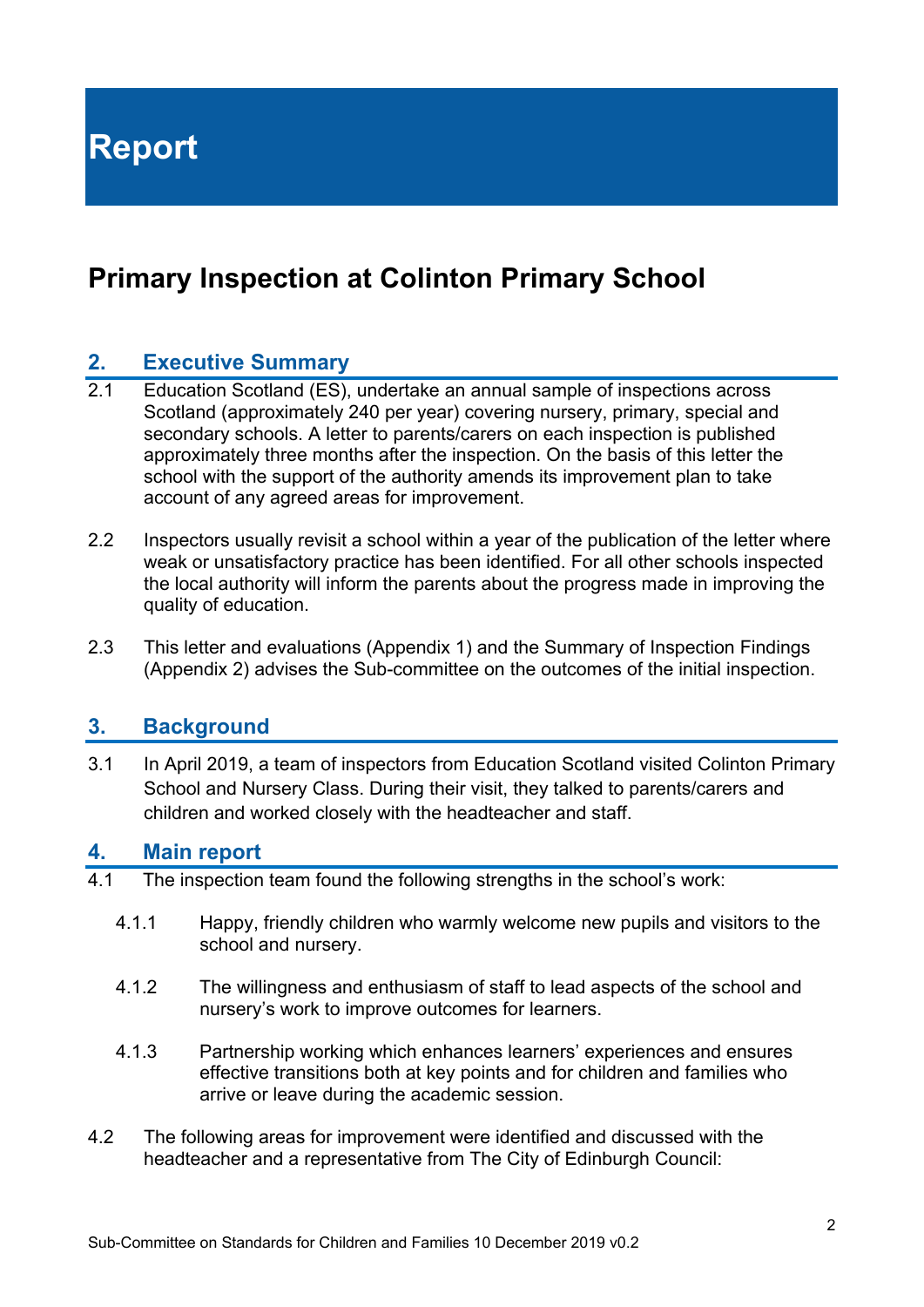- 4.2.1 Improve approaches to learning, teaching and assessment. In doing so, ensure all staff have a shared understanding of progress and achievement.
- 4.2.2 The headteacher should provide strong strategic leadership to raise the attainment and achievement of all. In taking this forward it will be important that the school and nursery develop more robust and reliable approaches to self-evaluation.
- 4.2.3 Increase the opportunities of children across the school and nursery to take greater responsibility for their learning and to have a greater role in school improvement.
- 4.3 More detailed Summarised Inspection Findings will be available from https://education.gov.scot/education-scotland/inspection-reports/reports page?id=2117 and this document is included as an appendix.

### 4.4 **Measures of Success**

Inspectors gathered evidence to enable them to evaluate the school's work using quality indicators from How good is our school? (4th edition) and How good is our early learning and childcare? Quality indicators help schools, local authorities and inspectors to judge what is working well and what needs to be improved. Following the inspection of each school, the Scottish Government gathers details of these evaluations to keep track of how well Scottish schools are doing.

Descriptions of the evaluations are available from How good is our school? (4th edition)

The school also engages in ongoing self-evaluation activity to gather evidence support to support their judgements about what is working well and what needs to be improved.

| <b>Quality</b><br>1.<br><b>Indicator</b>     | <b>Self Evaluation</b> | <b>Education Scotland</b><br><b>Evaluation</b> |
|----------------------------------------------|------------------------|------------------------------------------------|
| 2.3 Learning<br>Teaching and<br>Assessment   | 4 Good                 | 3 Satisfactory                                 |
| 3.2 Raising<br>attainment and<br>achievement | 3 Satisfactory         | 3 Satisfactory                                 |
| <b>Nursery</b>                               |                        |                                                |
| 2.3 Learning,<br>Teaching and<br>Assessment  | 4 Good                 | 3 Satisfactory                                 |
| 3.2 Raising<br>attainment and<br>achievement | 3 Satisfactory         | 2 Weak                                         |

**Here are the school's gradings for the following quality indicators, together with Education Scotland's gradings.**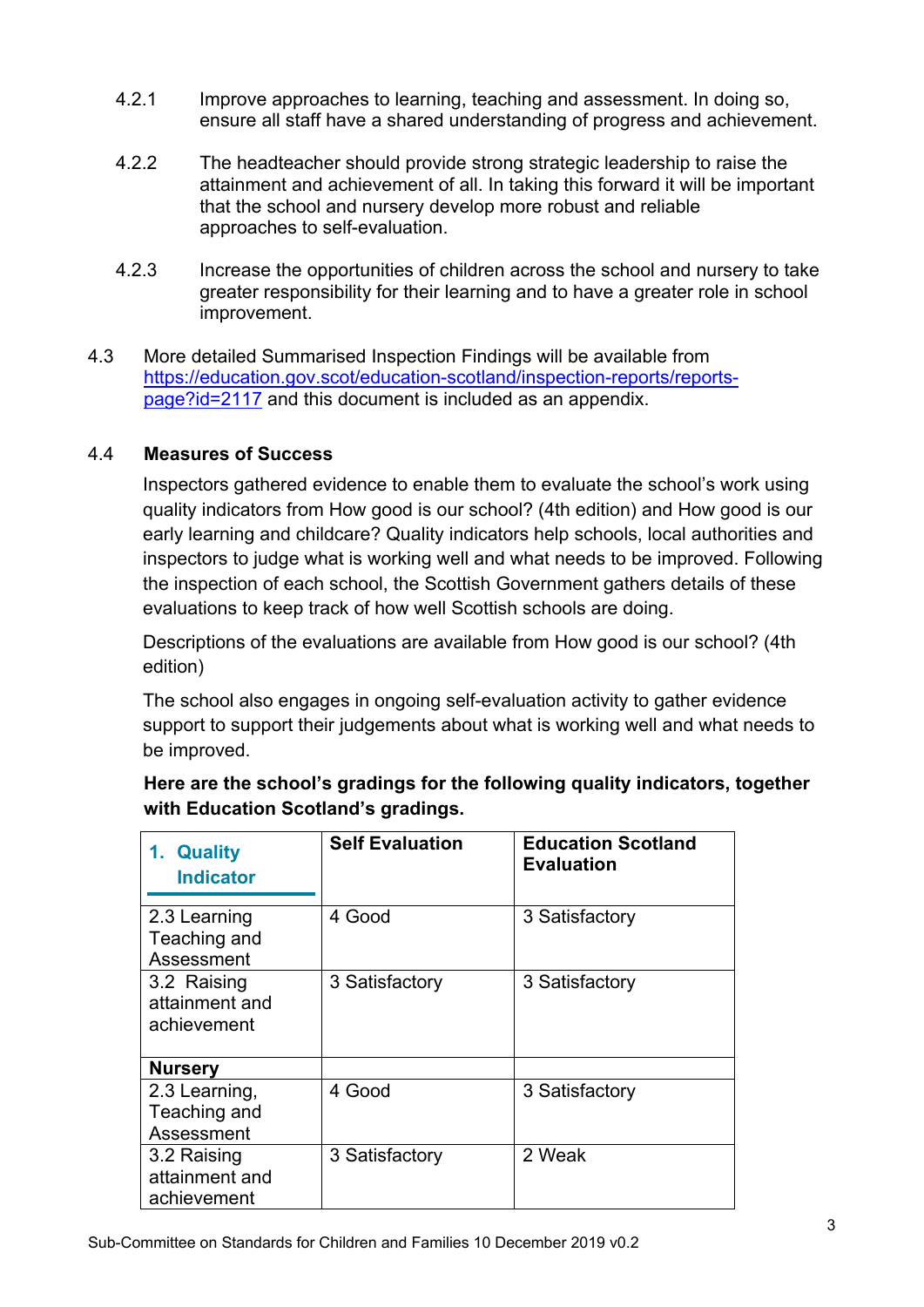#### 4.5 Progress Made with Identified Areas of Development

 The school has created a detailed 3-year action plan to ensure progress across the identified areas of development, and the School Improvement Plan has begun to address each area of development as follows:

#### **4.5.1 Improve approaches to learning, teaching and assessment. In doing so, ensure all staff have a shared understanding of progress and achievement.**

- The school began to engage with the Edinburgh Learns Teaching and Learning team in October 2019 with a particular focus on greater pace and challenge for learners to support raising attainment for all and has identified two lead teachers in this area, and every staff meeting and INSET includes input on Learning, Teaching and Assessment.
- The school has begun to focus on the development of consistent approaches to writing, with a particular focus on feedback to support learner progress.
- **4.5.2 The headteacher should provide strong strategic leadership to raise the attainment and achievement of all. In taking this forward it will be important that the school and nursery develop more robust and reliable approaches to self-evaluation.** 
	- The school is revisiting the City of Edinburgh Council progression pathways and school bundles of Experiences and Outcomes to ensure progression and increased attainment and achievement.
	- The nursery has developed their tracking of progress through high quality observations which are moderated across the early years team – the moderation includes focussed observations of staff.
	- Key worker groups have been reintroduced in the nursery to allow closer monitoring of next steps for the learning of all children.
	- Self-evaluation has highlighted the need for improvement in transition arrangements from nursery to P1. As a result, Experiences and Outcomes are now moderated with a focus on skills progression.
	- The school has begun to develop a progressive programme for outdoor learning from nursery to P7.
	- In the nursery, staff have been encouraging and promoting feedback from parents on the new start process (transitions to and from nursery, including home visits).
- **4.5.3 Increase the opportunities of children across the school and nursery to take greater responsibility for their learning and to have a greater role in school improvement.** 
	- The school has engaged with the Rights Respecting Schools programme and initial training for all staff is planned for January 2020.
	- City of Edinburgh Council professional learning on Learner Participation has been arranged for February 2020 where activities will allow all staff to evaluate current practice and identify next steps for ensuring that learners are able to influence decisions across the four arenas of participation.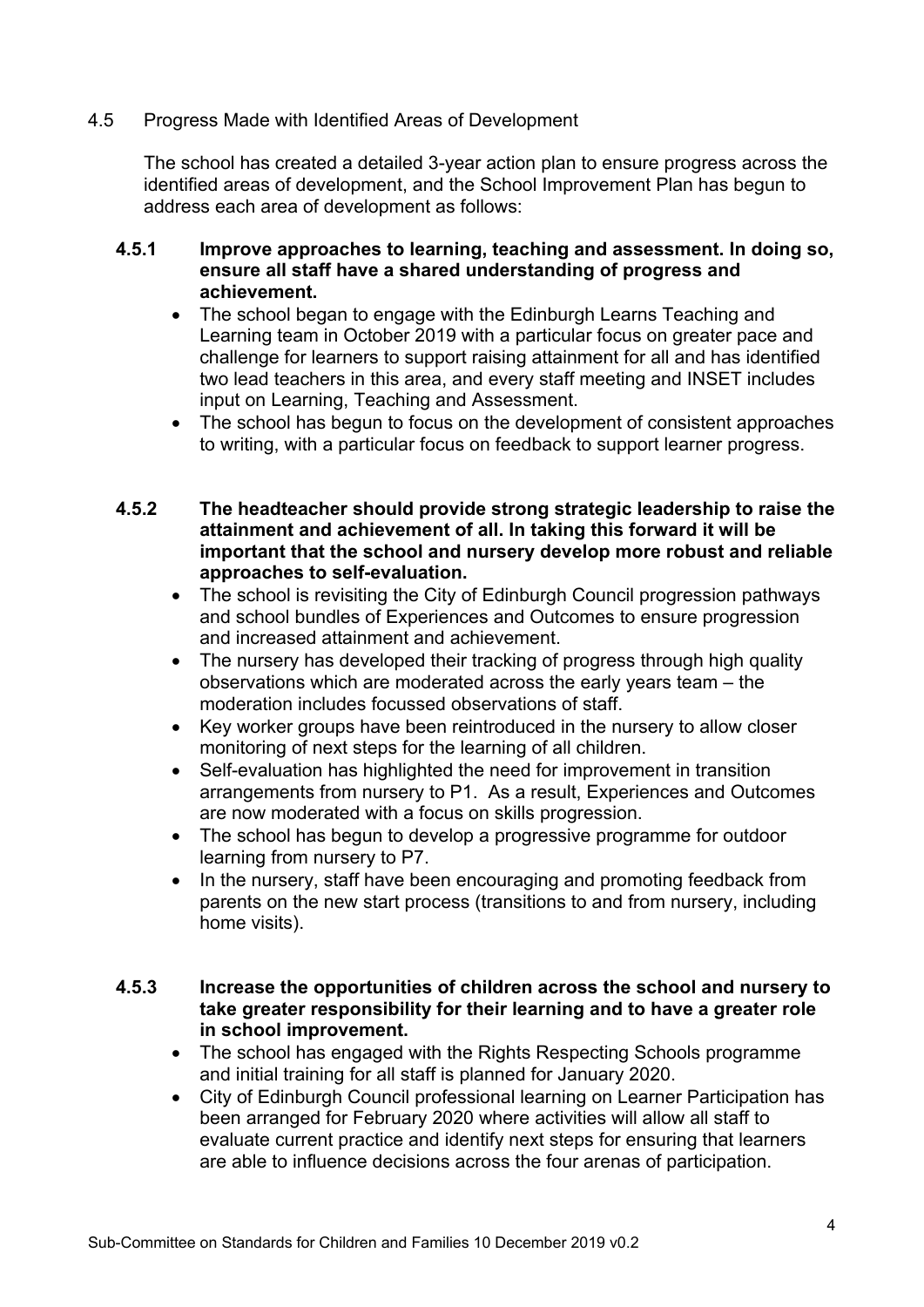- The school has begun to look at ways of effectively tracking wider achievements of learners to ensure that all children have access to after school activities or lunchtime clubs.
- The nursery has been using 'big books' to increase the effectiveness of planning, to act on children's interests as they develop.
- Pupil voice is a key focus in the nursery to re-develop the 'room to grow', developing children's early leadership skills (through outdoor learning).

### **5. Next Steps**

- 5.1 City of Edinburgh Education Officers will continue to support and challenge progress across the school.
- 5.2 The Head teacher will continue to be part of the Professional Learning Partnership with groups of HTs across the City to ensure robust analysis of learning and teaching across the school.
- 5.3 Inspectors from Education Scotland will re-visit the nursery within 1 year of publication of the inspection report to report on the progress of the nursery. Education Officers from The City of Edinburgh Council will undertake a followthrough visit to the school within 2 years of publication of the Inspection report.

### **6. Financial impact**

6.1 There are no financial implications contained in the report.

### **7. Stakeholder/Community Impact**

- 7.1 The Inspection team engaged with focus groups of teaching staff, support staff and pupils during the follow through process.
- 7.2 There are considered to be no infringements on the right of the child.
- 7.3 Tracking of pupil performance by gender and Black Minority Ethnic (BME) is undertaken at school level and there are no adverse impacts.

### **8. Background reading/external references**

8.1 https://education.gov.scot/what-we-do/inspection-and-review/reports

### **9. Appendices**

| 9.1 | Appendix 1 Education Scotland letter and evaluations   |
|-----|--------------------------------------------------------|
|     | 9.2 Appendix 2 Summary of Inspection Findings - School |

9.3 Appendix 3 Summary of Inspection Findings - Nursery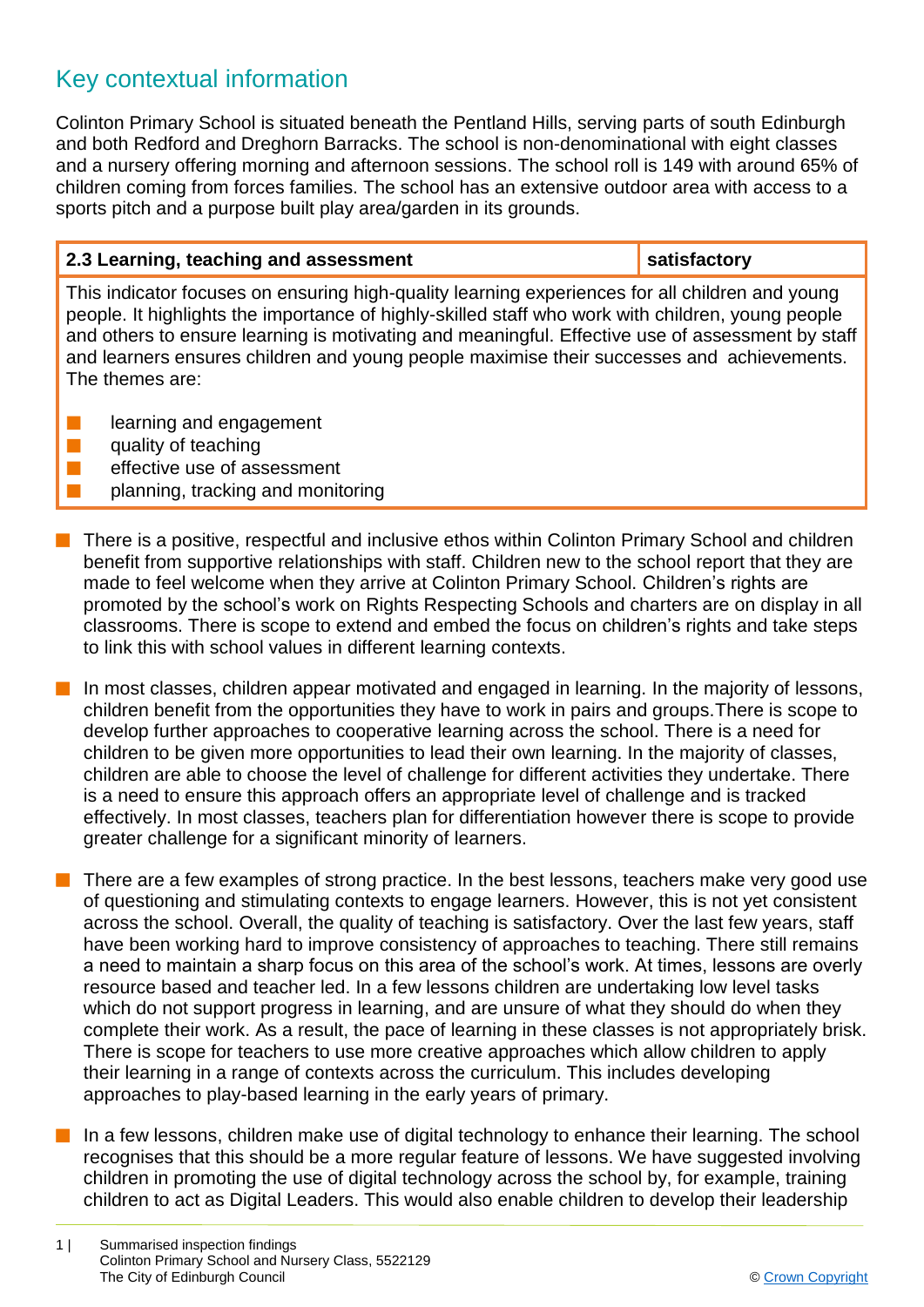skills and enjoy success in a meaningful way across a greater range of contexts. In developing this further, close monitoring and tracking of children's achievements will be necessary. The school should look to make greater use of the wealth of interesting contexts outdoors.

- $\blacksquare$  Overall, the majority of teachers' explanations and instructions are clear. In the majority of lessons, staff make effective use of formative assessment strategies to support children. Staff would benefit from a clearly defined overview of strategies which are to be used at particular stages. In almost all lessons, children understand the purpose of their learning and know how they can achieve success. Staff are beginning to make use of higher order questions to extend and deepen children's learning. A few staff have supported colleagues to make use of higherorder thinking skills in literacy lessons. Staff value the support and the resources that have been provided to take this forward.
- The quality of teachers' written feedback to children is variable across the school. In the best examples, feedback is framed to support children to have a clear understanding of their individual strengths and next steps in learning. However, in a few classes there is little evidence of children receiving feedback on their writing. To support children to make better progress in their learning there is a need to ensure feedback is consistent and adds value in all classes. In a few classes, peer and self-assessment approaches are used effectively.
- Staff track children's progress in aspects of literacy and numeracy. However, teachers are still at an early stage of interpreting and analysing the data available. The senior leadership team, together with staff, should continue to review approaches to tracking and monitoring to ensure there is robust analysis of information which is then used to inform next steps.
- **n** Teachers are making increasing use of summative and standardised assessments to support their professional judgements of when children achieve a curriculum level. There is not yet a shared understanding of assessment and staff recognise that this remains an area for improvement. We have asked the school to consider establishing a whole-school assessment framework to provide greater clarity and consistency in approaches to assessment. The school should continue to develop approaches to assessment as an ongoing part of learning and teaching, incorporating the National Benchmarks, across all curricular areas. Teachers have participated in moderation activity with colleagues within their local cluster. Recently, they have undertaken moderation activities in relation to feedback. This should remain an area of focus. There is a need for staff to continue to engage in quality moderation activites both within and outwith the school to ensure they have a shared understanding of standards and expectations. Staff should continue this work to support the development of high quality assessments.
- $\blacksquare$  Over the last few years, staff have worked together to streamline their approaches to planning. Teachers have an annual overview to support planning of learning across the curriculum. A few teachers also use a termly plan. We have asked that all staff make use of the experiences and outcomes from Curriculum for Excellence when planning children's learning. The school recognises the need to take a more holistic approach to using experiences and outcomes to ensure the planning process is manageable for staff and meaningful for children.
- $\blacksquare$  Across the school, children report that their 'best work' is captured in their progress books. In a few classes, staff are supporting children to make links between their achievements and learning targets. This practice should be developed across the school. This would help children become more attuned to their strengths and next steps in learning.
- Led by the headteacher, the school should now develop further approaches to teaching to ensure all children receive an appropriate level of pace and challenge to maximise their progress. They should monitor children's progress and the quality of teaching and learning more frequently and more rigorously.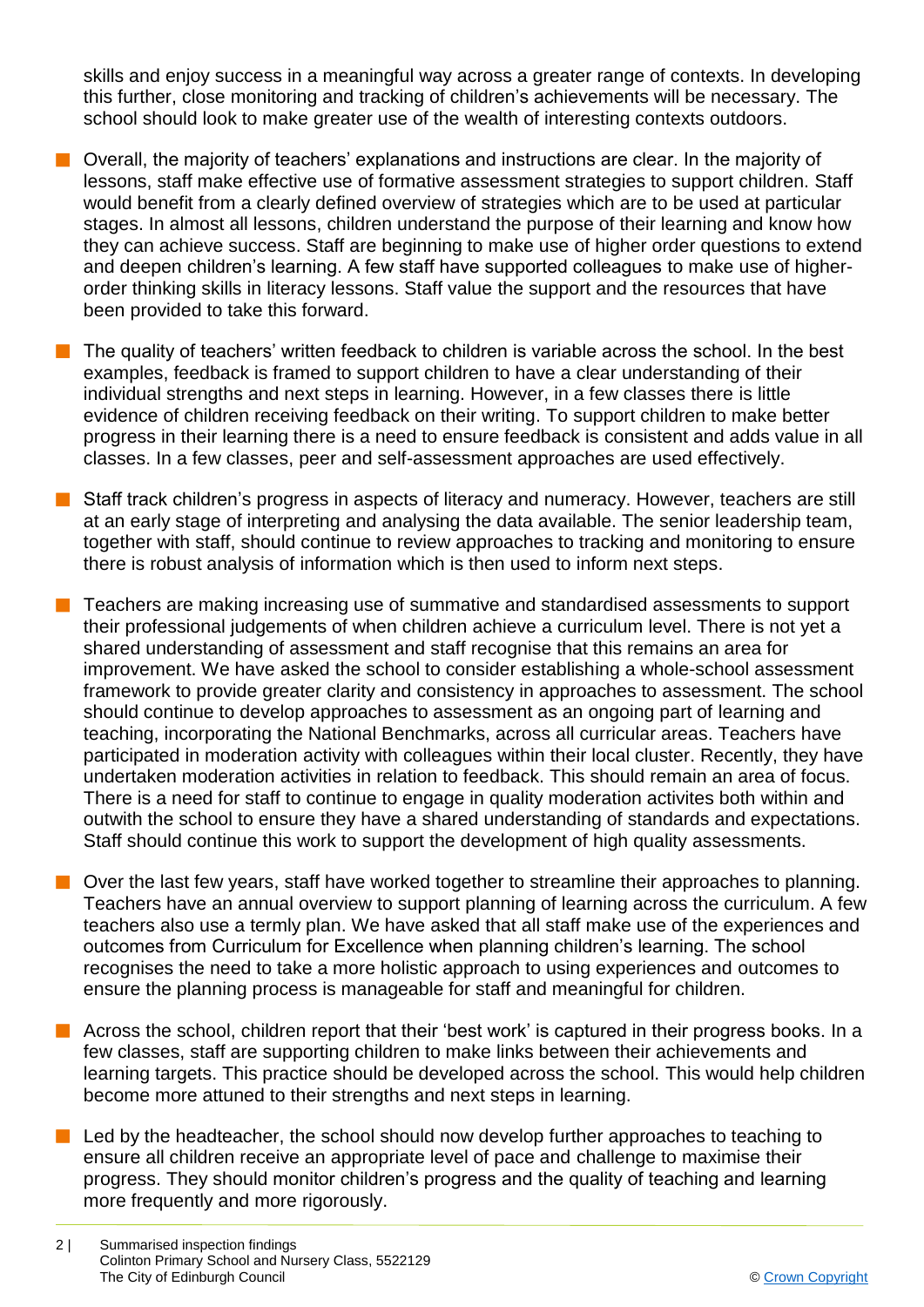### **2.1 Safeguarding and child protection**

**n** The school submitted self-evaluation information related to child protection and safeguarding. Inspectors discussed this information with relevant staff and, where appropriate, children. In addition, inspectors examined a sample of safeguarding documentation. Areas for development have been agreed with the school and the education authority.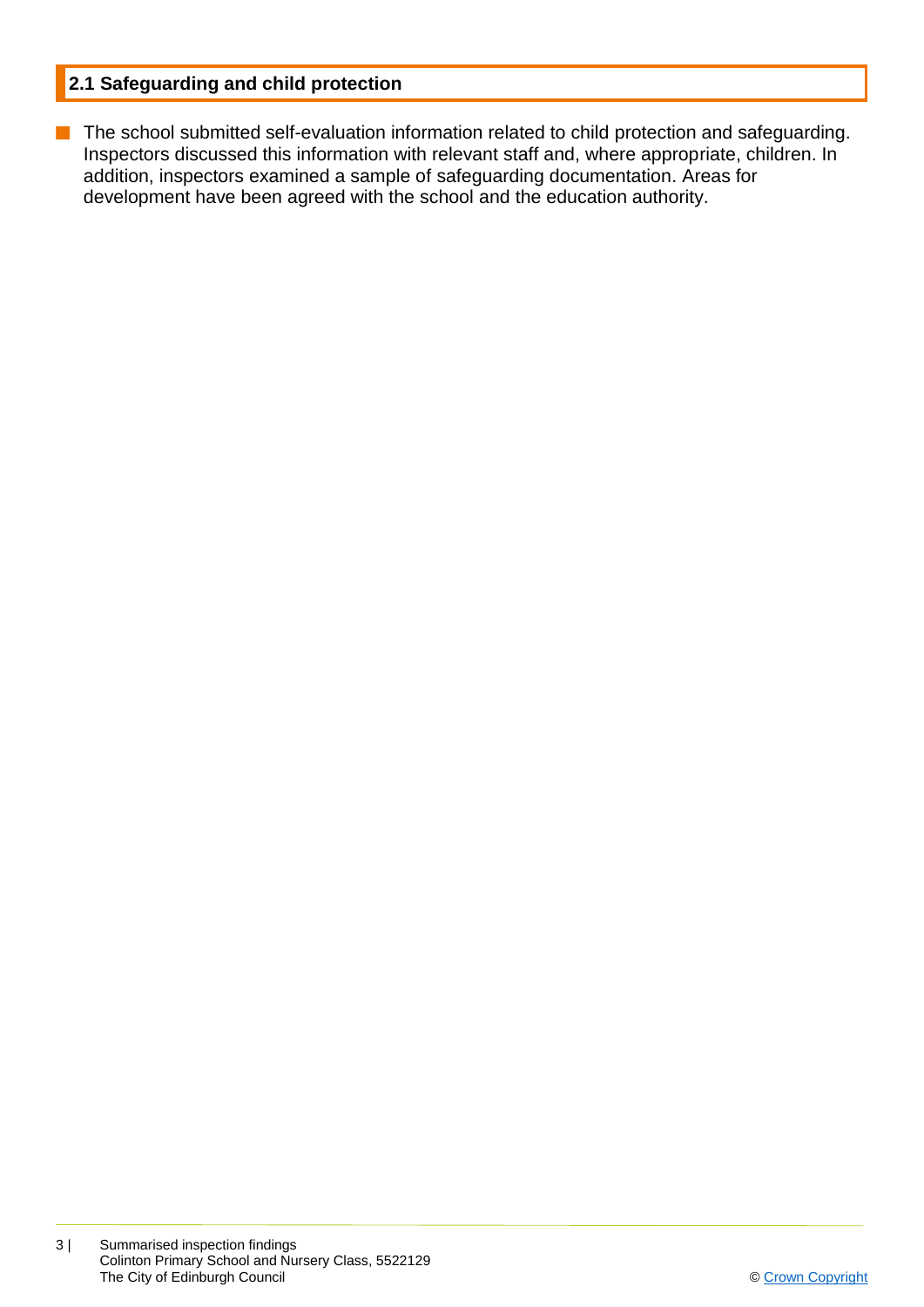| 3.2 Raising attainment and achievement                                                                                                                                                                                                                                                                                                                                                                                  | satisfactory |  |
|-------------------------------------------------------------------------------------------------------------------------------------------------------------------------------------------------------------------------------------------------------------------------------------------------------------------------------------------------------------------------------------------------------------------------|--------------|--|
| This indicator focuses on the school's success in achieving the best possible outcomes for all<br>learners. Success is measured in attainment across all areas of the curriculum and through<br>the school's ability to demonstrate learners' achievements in relation to skills and attributes.<br>Continuous improvement or sustained high standards over time is a key feature of this<br>indicator. The themes are: |              |  |
| attainment in literacy and numeracy<br>attainment over time<br>overall quality of learners' achievement<br>equity for all learners                                                                                                                                                                                                                                                                                      |              |  |

### **Attainment in literacy and numeracy**

- The overall quality of children's attainment is variable. Data provided by the school indicates that most learners in P1 and P7 will achieve appropriate levels in numeracy, with the majority of pupils in P4 achieving in line with national expectations. Predicted levels for literacy indicate that most learners are on track to achieve appropriate levels. However, inspection activity does not validate the attainment data shared by the school. A significant minority of children do not make sufficient progress. During the school year there is regular movement within the school roll as a result of the redeployment of forces families. Standardised assessments are used to identify what children know and any gaps in learning. However across the school there is an over reliance on standardised assessments. School leaders should take prompt action to ensure staff use a wider range of assessment evidence when making judgements of progress and achievement. More effective moderation processes and a greater understanding of national standards will support staff to make more robust and reliable judgements of children's progress toward and achievement of a level. The use of the National Benchmarks should be reviewed as a matter of urgency so that they are no longer used as a planning tool.
- $\blacksquare$  Currently, whole school data for literacy is not broken down into the different aspects of literacy although teachers track the distinct areas at class level. As planned, the headteacher should ensure that each area of literacy is monitored and discussed with teachers to gain a clear picture of progress for individuals, and ensure appropriate support and challenge for all pupils. This will also provide the ability to track cohorts within each distinct area of literacy and identify whole school trends.
- **n** There is significant scope across the school to raise attainment and achievement for all learners. Clearer progression pathways and improved approaches to assessment would support staff to ensure that all learners make the progress of which they are capable.

# **Attainment in literacy**

- **Listening and talking**
- Across the school, children are capable of making stronger progress in listening and talking. Children are friendly and welcoming to other children and visitors. They enjoy engaging with adults and are happy to talk about their school but they do not always listen well to each other when working in pairs or groups. At early level, the majority of children listen well to their teachers and follow instructions. A few children become disengaged when listening in groups. At first level, children are confident sharing their learning with their classmates, for example, describing the puppets they have made. They are unable to identify the characteristics of an effective listener or speaker. By second level, most children know they have to speak clearly and should maintain eye contact with their audience. They are unable to describe or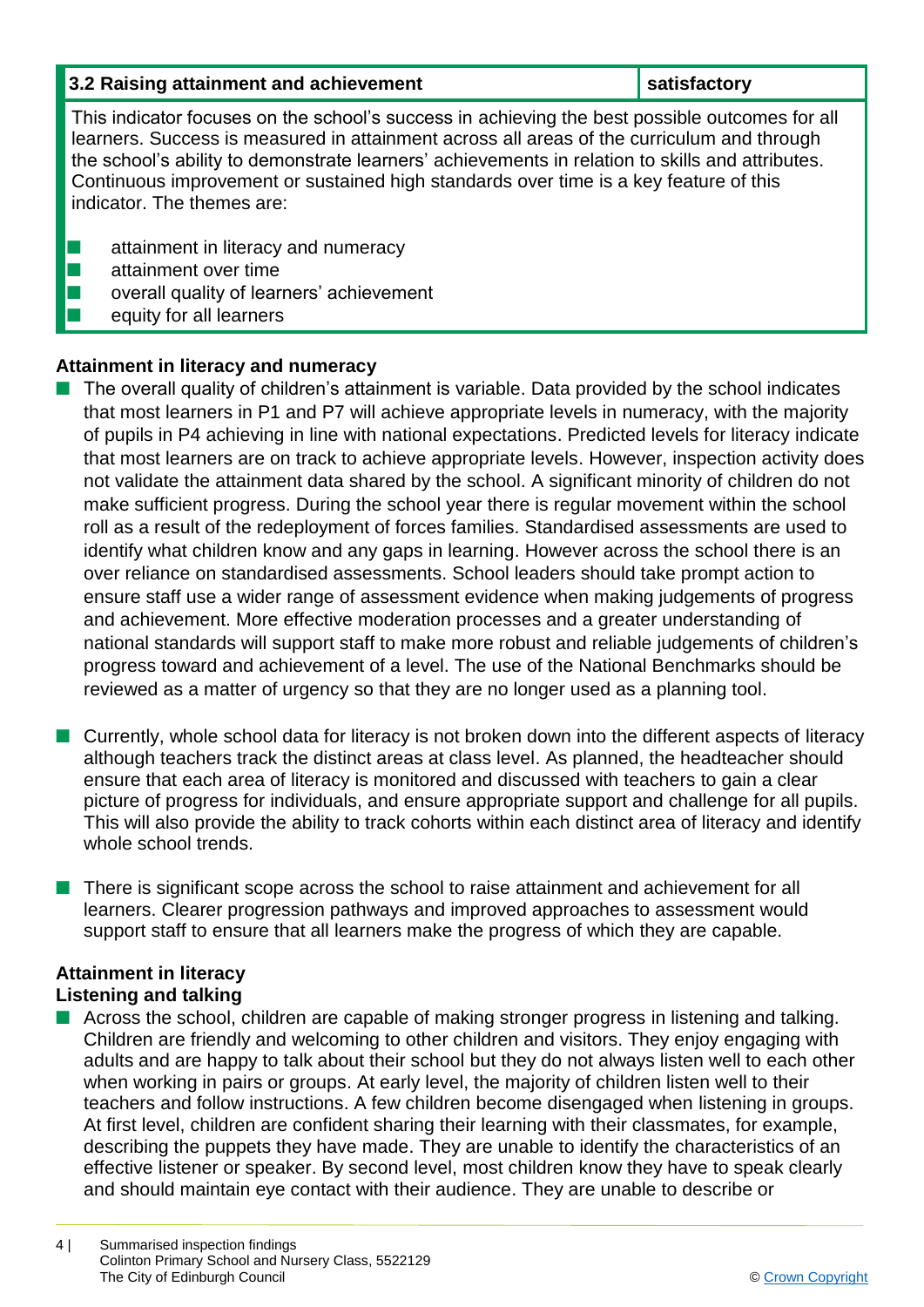demonstrate the skills required for debating. Staff recognise that there is a need to establish a whole-school progressive pathway for listening and talking.

### **Reading**

■ The overall quality of children's reading is satisfactory. At early level, children enjoy different opportunities to listen to stories and to read aloud. Across the school, staff are now using 'reading detective' prompts to engage children more effectively with written texts. Teachers make use of a new weekly reading framework to provide structure and progression for lessons. Staff report that these new developments are having a positive impact on learners' progress. At the first level, the majority of children are developing fluency and can read with expression. They can identify the main ideas from different texts. Most children in the first level focus group report that they enjoy reading. By the end of second level, the majority of children can describe the difference between skimming and scanning. Across the school, children are unable to identify different strategies to read unfamiliar words or phrases. Most children report that the only strategy they use is to 'sound out' a word.

#### **Writing**

 $\blacksquare$  Across the school, the quality of writing is too variable. Overall, the majority of children are making satisfactory progress in writing, however there is evidence of a deterioration in standards of writing for a few children. In a few classes, children produce high quality pieces of writing for a range of purposes and benefit from strong approaches to teaching writing as well as very helpful feedback. In these classes, it is evident that children are making progress. There is a need to share this practice across all classes to improve the consistency and overall quality of children's writing. At early level, children are able to form letters correctly. The majority of children are able to copy sentences with a few being able to create their own. By first level, children write for different purposes including report writing, and imaginative writing. By the end of second level, the majority of children can write extended pieces of writing. Children at second level are able to describe the features of different genres such as letters and reports. In a few classes, teachers need to have higher expectations of the quality and presentation of children's writing. Staff would benefit from further opportunities for moderation of writing within and out with the school.

### **Attainment in numeracy**

### **Number, money and measure**

■ Overall, most children are making satisfactory progress in numeracy. Staff report that the introduction of 'Colinton Counts' for mental maths, is beginning to have a positive impact on learners' progress. At early level, most children can count forward and back up to 20 and the majority can identify coins up to 10p. By the end of first level, the majority of learners can discuss a few different strategies for computations. They have a basic understanding of how the skills they are developing will benefit them in their future lives. Children in second level are developing a knowledge of budgeting and can talk about interest, loans and savings. They do not have a clear understanding of decimals, decimal fractions and percentages.

#### **Shape, position and movement**

 $\blacksquare$  At early level, most children can use positional language to describe where something is located. By the end of first level, most children know and accurately use the four main compass points. They can plot points on a simple grid. They are unable to demonstrate an understanding of right angles and turns. At second level, most children can describe the properties of 3D objects and 2D shapes. They do not have a clear understanding of complementary and supplementary angles.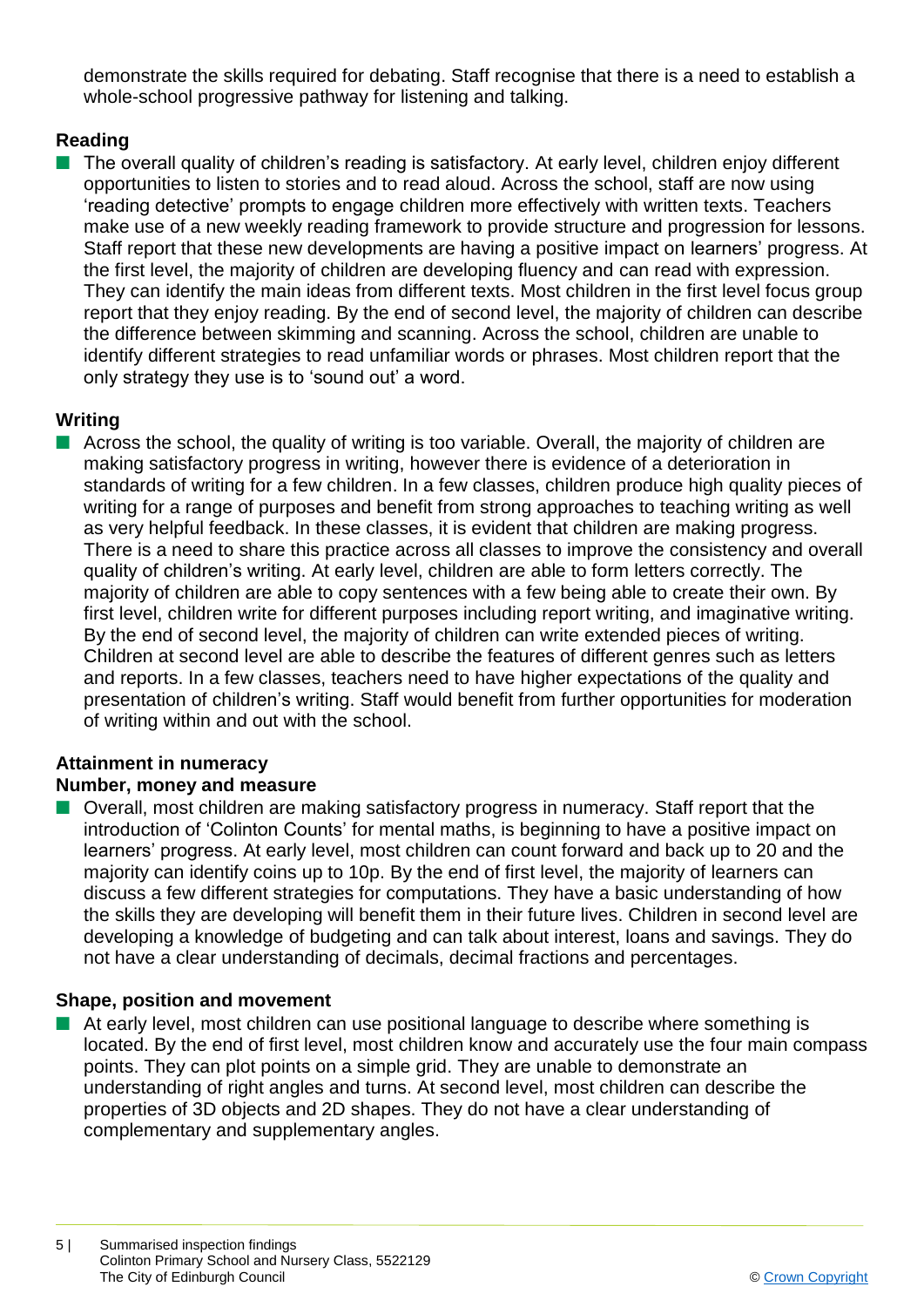### **Information handling**

■ Across early level, most children can sort objects according to properties such as size and colour. They can contribute to simple pictorial displays of information. At first level, most children can describe ways to sort and gather information. There is scope to strengthen their knowledge of the ways in which this information can be represented. By the end of second level, most children can extract information from graphs and charts in order to answer questions. They are unclear about factors which affect the reliability of data when drawing conclusions. Across the school, increased use of digital technology would enhance learning across numeracy and mathematics, and in particular in the collation, presentation and analysis of data.

#### **Attainment over time**

- n A large proportion of children and families experience a transient lifestyle . A significant number of children arrive and leave throughout the school year and have experienced education in a number of settings and different education systems. This can have a significant impact on children's attainment and leads to difficulties in tracking the attainment of groups and cohorts of children over time. The complex nature of the school community and the fluctuating school roll, results in the picture of attainment not being easily comparable with other schools.
- $\blacksquare$  The school has developed a means of identifying gaps in learning in literacy and numeracy using a range of standardised assessments. These assessments are used at the start of each session with existing pupils and with new pupils arriving throughout the year. When gaps are identified, children receive additional support. Their progress is evaluated and tracked. Documentation provided by the school shows that almost all children who receive this targeted support are making progress against prior standardised assessment results. There is a need to ensure that these assessments are used alongside wider assessment evidence when making professional judgements of progress towards and achievement of a Curriculum for Excellence (CfE) level.
- $\blacksquare$  A whole school tracking system is in place for literacy and numeracy which incorporates a range of information about each pupil. However there is insufficient evidence of children's progress across other areas of the curriculum. There is scope to extend the tracker to all curriculum areas and in particular health and wellbeing in order to identify and overcome the barriers faced by some children. Staff engage in termly tracking meetings with senior leaders to discuss the progress of each child in their class. There is a need to improve staff understanding of progression through a level.

#### **Overall quality of learners' achievement**

- $\blacksquare$  Opportunities for learners to take responsibility and contribute to the life of the school are limited. The school has a pupil council. However, whilst children acknowledge that they are listened to, they are unclear as to whether any of their ideas or suggestions are acted upon. There is significant scope to increase opportunities for pupil leadership and participation for example, in promoting children's rights or contributing more fully to the school's self-evaluation and improvement.
- The school offers a range of clubs and sporting activities. Targeted taster sessions are offered to identified groups of children. Tracking of participation in these and other activities out with school is at the early stages. Senior leaders should identify how this data will be used to record the skills being developed and support effective planning and evaluation of wider achievement.
- Achievements are not consistently celebrated and shared. Children shared that this is something the school used to do, which they valued. Prompt action should be taken to review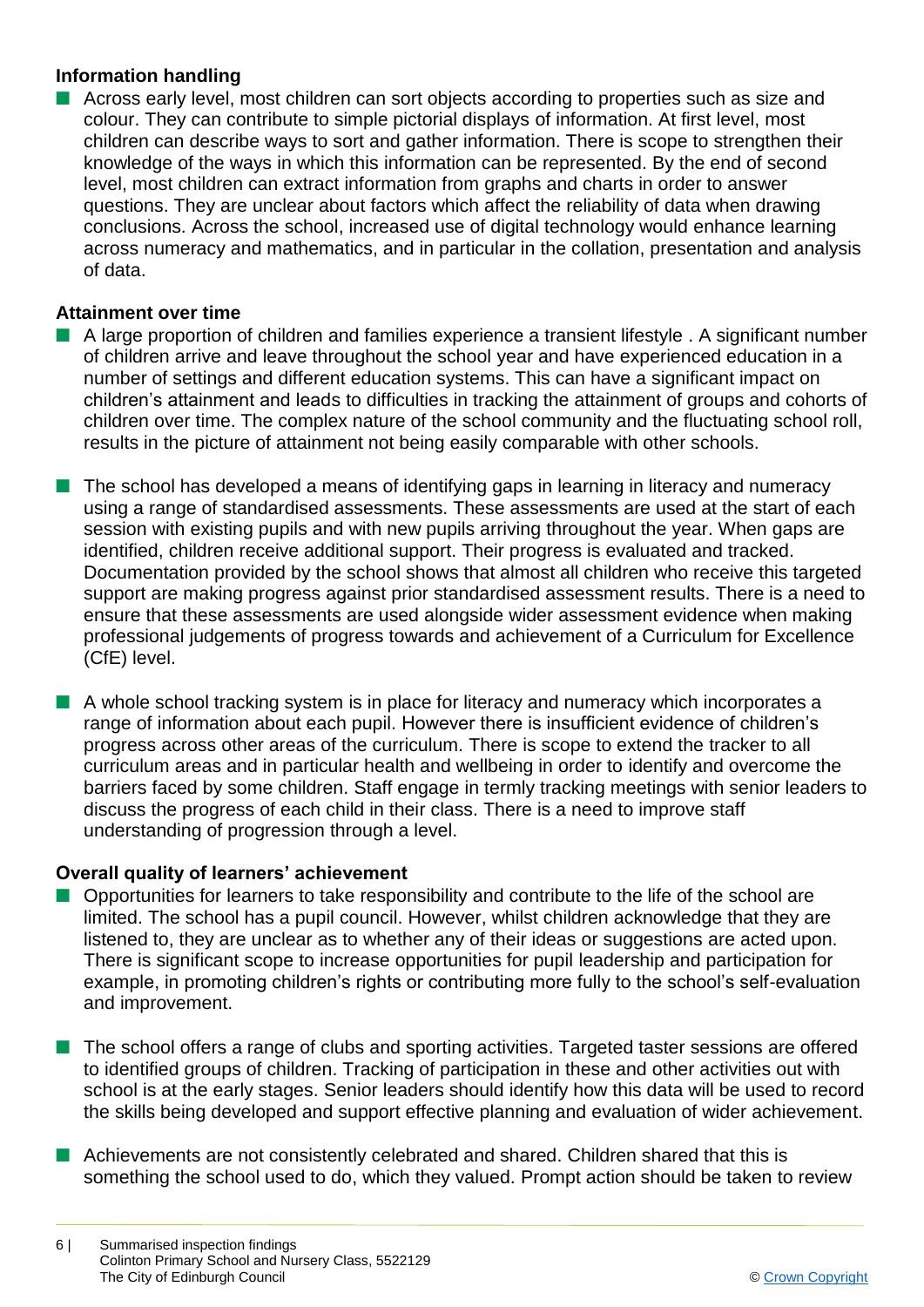arrangements for recognising children's achievements. This should contribute to learners' awareness of the skills they are developing and add value to their achievements.

### **Equity for all learners**

- Staff know children and their families well and work with a range of partners to overcome barriers and support positive outcomes for learners. For example, the breakfast club, sponsored by a business partner, is well attended and valued by both children and parents.
- $\blacksquare$  The headteacher recognises the need to use the tracking of wider achievement to identify children at risk of missing out on experiences in order to enhance their opportunities. More effective use of the school's considerable outdoor learning space would provide further opportunities for achievement and attainment and support equity for all.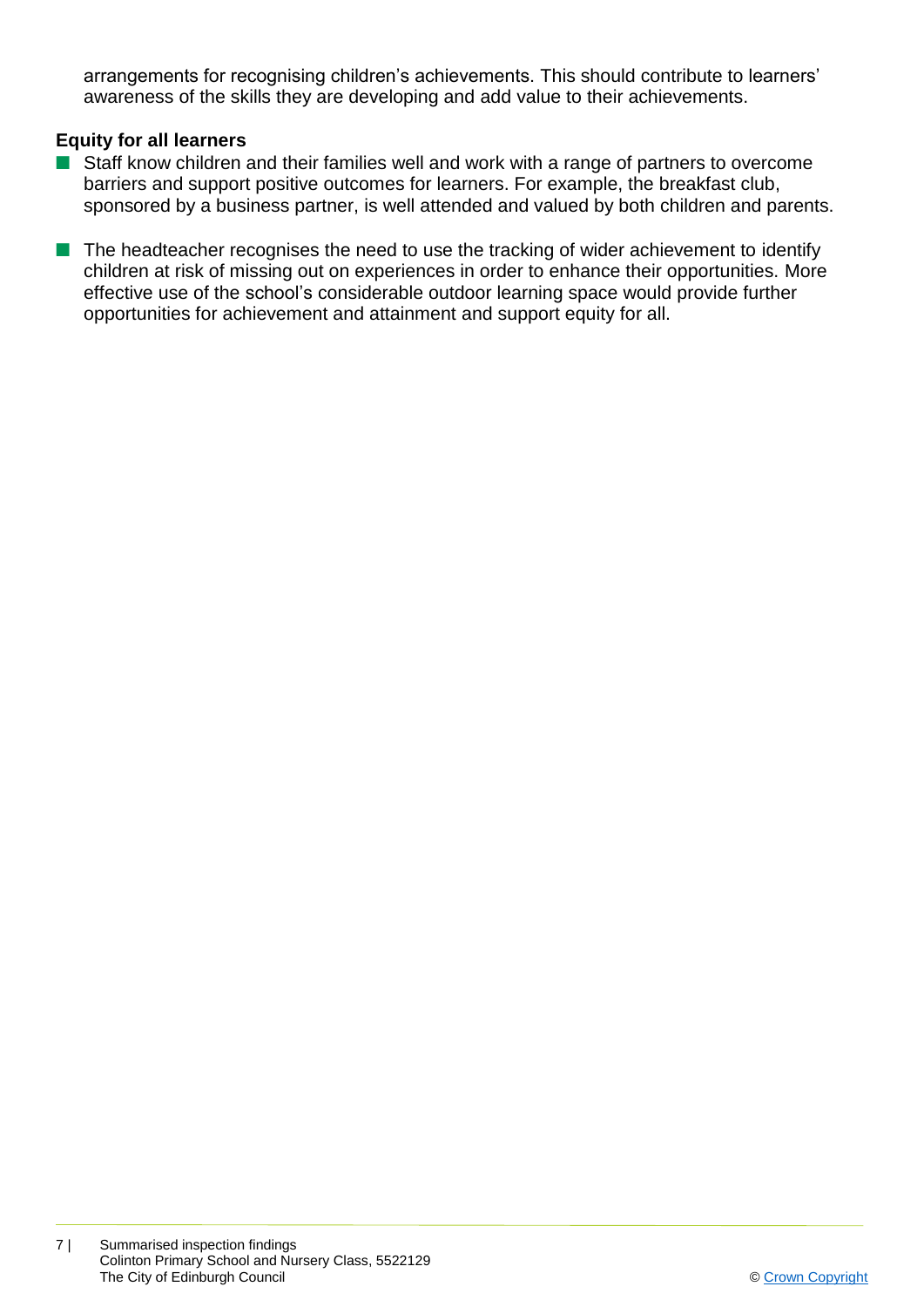# **Explanation of terms of quantity**

The following standard Education Scotland terms of quantity are used in this report:

| All                     | 100%          |
|-------------------------|---------------|
| Almost all              | $91\% - 99\%$ |
| <b>Most</b>             | 75%-90%       |
| Majority                | 50%-74%       |
| Minority/less than half | 15%-49%       |
| A few                   | less than 15% |

Other quantitative terms used in this report are to be understood as in common English usage.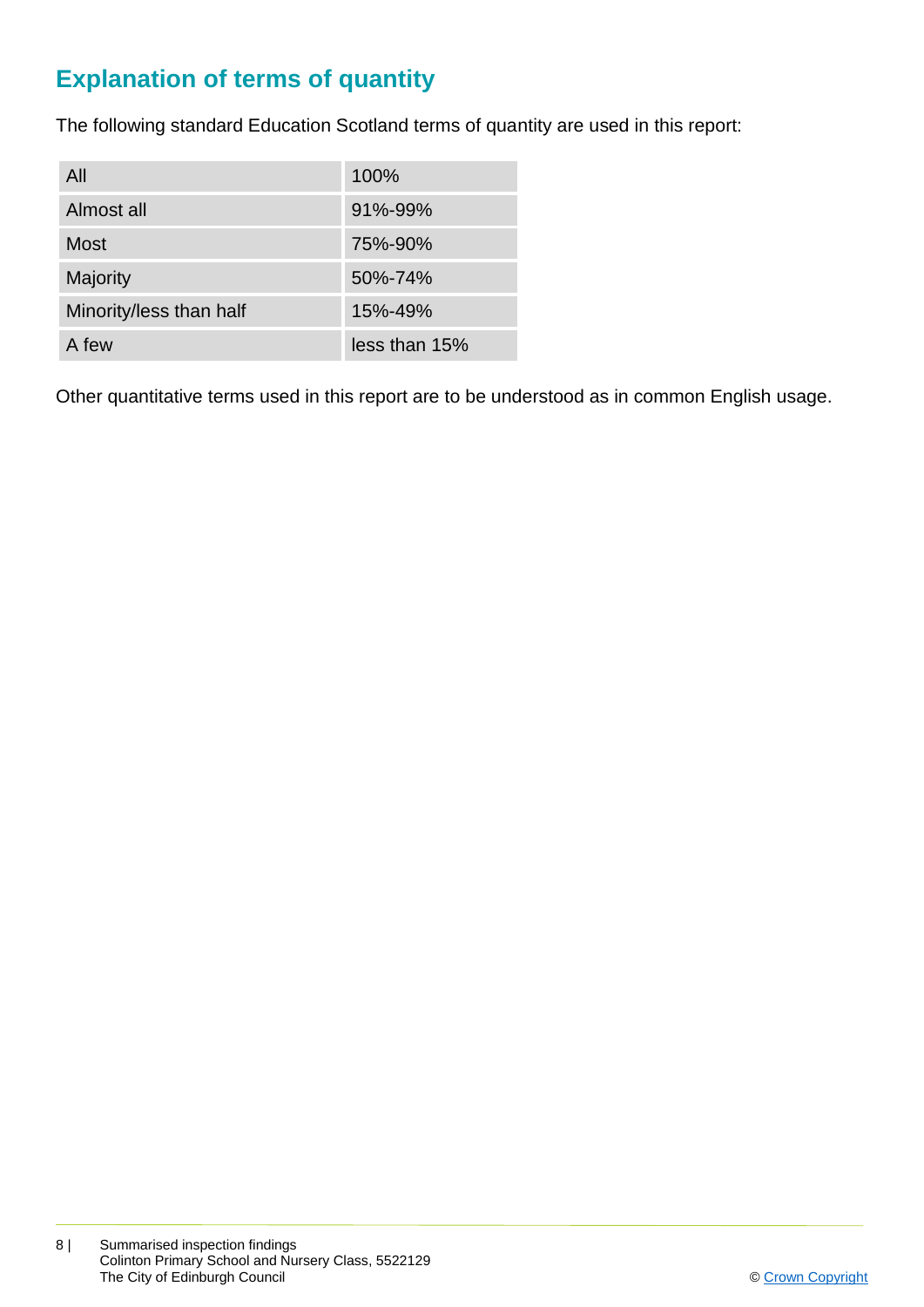

# **Summarised inspection findings**

# **Colinton Primary School Nursery Class**

The City of Edinburgh Council

8 October 2019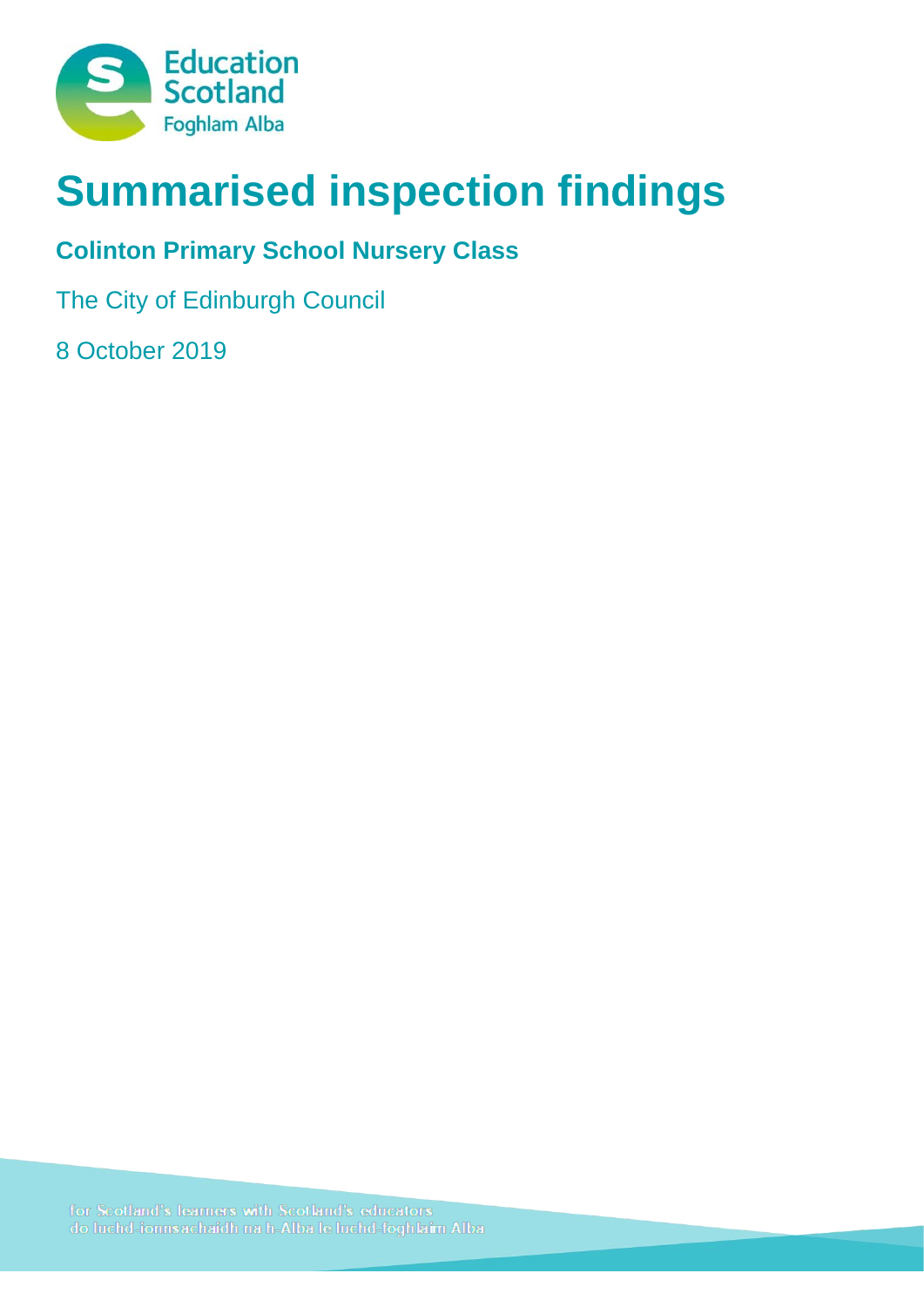# Key contextual information

Colinton nursery class operates from within the primary school and provides early learning and childcare for children from the Colinton area of Edinburgh. The Colinton area includes both the Redford and Dreghorn Barracks. Around 70% of children attending the nursery are from forces families. The nursery class has places for a maximum of 20 children aged from three years and offers morning and afternoon sessions. The nursery has one large playroom with access to secure outdoor spaces, including the school's large garden. Children are able to access the school library and gym. There has been significant change in the nursery team this session with an entirely new team being recruited from February 2019.

| 2.3 Learning, teaching and assessment                                                                                                                                                                                                                                                                                                                                                                                                                               | satisfactory |
|---------------------------------------------------------------------------------------------------------------------------------------------------------------------------------------------------------------------------------------------------------------------------------------------------------------------------------------------------------------------------------------------------------------------------------------------------------------------|--------------|
| This indicator focuses on ensuring high quality learning experience for young children. It<br>highlights the importance of a very good understanding of child development and early learning<br>pedagogy. Effective use is made of observation to inform future learning and identify the<br>progress made. Children are involved in planning for their own learning. Together these ensure<br>children's successes and achievements are maximised. The themes are: |              |

- learning and engagement
- quality of teaching
- effective use of assessment
- n planning, tracking and monitoring
- $\blacksquare$  Children enjoy their time in the nursery. The new nursery team are committed to improving learning experiences and outcomes for children. In the short time that they have worked together, they have made a positive and well-considered start. This has included an audit of the learning environment, involving children in making improvements to the layout and design of the playroom. We were able to see the impact of this work in improved opportunities for children to make choices and to develop their play more independently. As a result, most children engage well in play.
- Practitioners recognise that a few children would benefit from further, focused support to help them engage more fully throughout the session. Overall, there is a need for practitioners to improve further the level of support and challenge in learning for children.
- $\blacksquare$  Children help keep the nursery and outdoor spaces tidy. Arrangements for snack time provide some opportunities for children to take responsibility in the nursery. There is significant scope to explore further opportunities for children to develop their early leadership skills.
- $\blacksquare$  Children are able to access outdoor spaces of the nursery throughout the session. This provides children with a range of opportunities to develop their curiosity, creativity and imagination well. Children enjoy the freedom of the large school garden and the opportunities it provides to explore the natural world. Practitioners have identified this as a focus of continuing improvement.
- Interactions are consistently warm and supportive. As a result, most children are already becoming confident around the new team. In developing practice further, practitioners should look for opportunities to promote shared problem solving and collaborative play. It will be important to ensure consistent use of effective strategies to support children's early communication skills.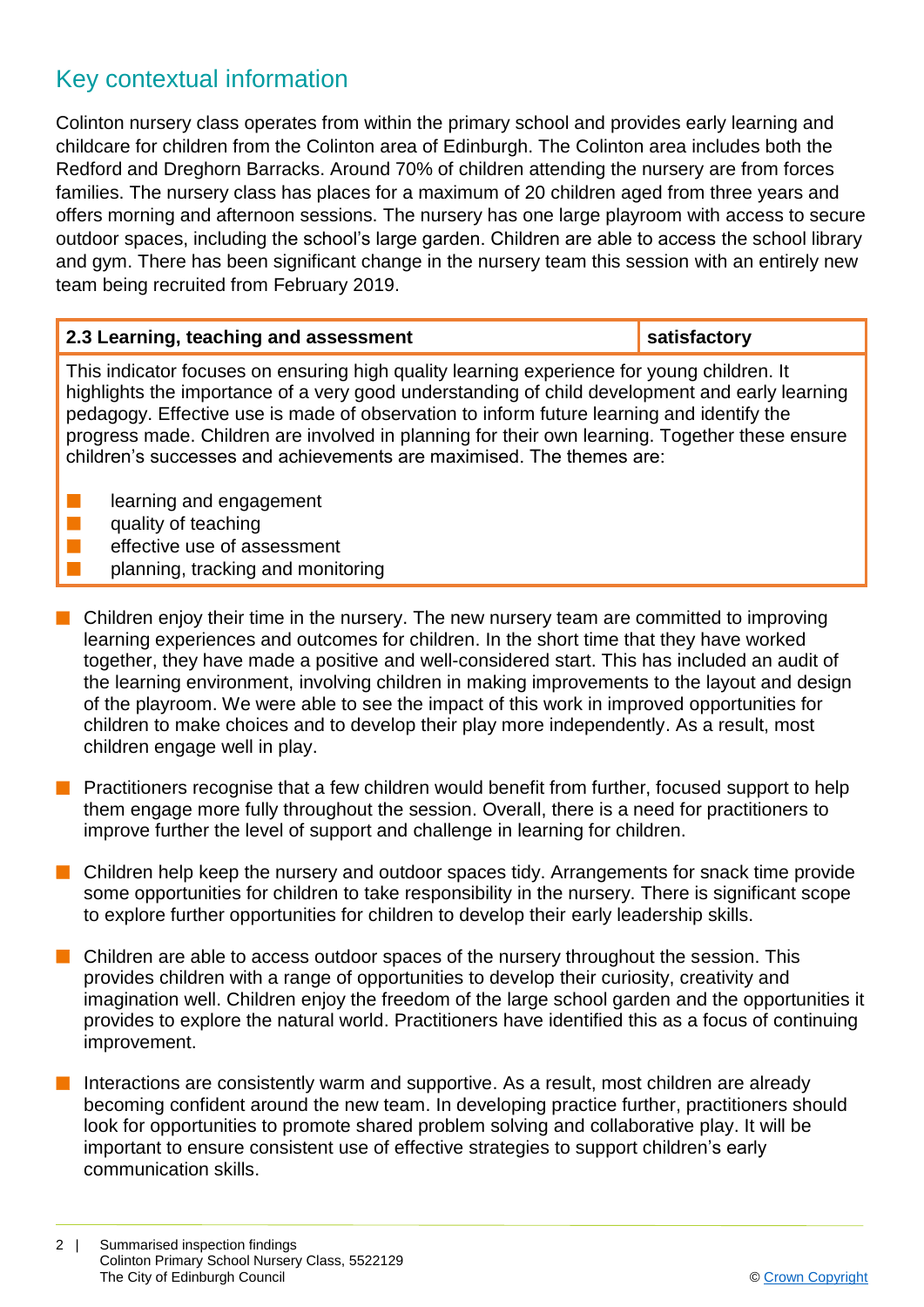- **n** Practitioners record observations of children in their individual online journals. The nursery team have identified the need to improve the quality and consistency of these observations. Senior leaders should, as planned, work with the nursery team to develop their use of observations as part of effective, planned assessment. As assessment practice improves, practitioners will be able to target learning experiences to provide appropriate support and challenge to meet children's individual learning needs more effectively.
- $\blacksquare$  The nursery team are seeking to increase scope for children to plan and lead their own learning. They have made a positive start in beginning to use a range of appropriate approaches to engage children in conversations about their learning. They should, as planned, continue to develop this further, using national guidance, professional reading and self-evaluation to inform improvements.
- Senior leaders should work with the new nursery team to improve existing approaches to track and monitor progress, and to plan next steps in learning for children. In identifying next steps, they should involve children, parents and carers as fully as possible. This will ensure that all children are able to make best possible progress in their learning and development.
- Building on existing transition arrangements, colleagues in the school and nursery class should work together to develop consistent approaches to high quality early learning and teaching. Joint moderation activities will enable practitioners and teachers to develop shared expectations of children's progress across the early level.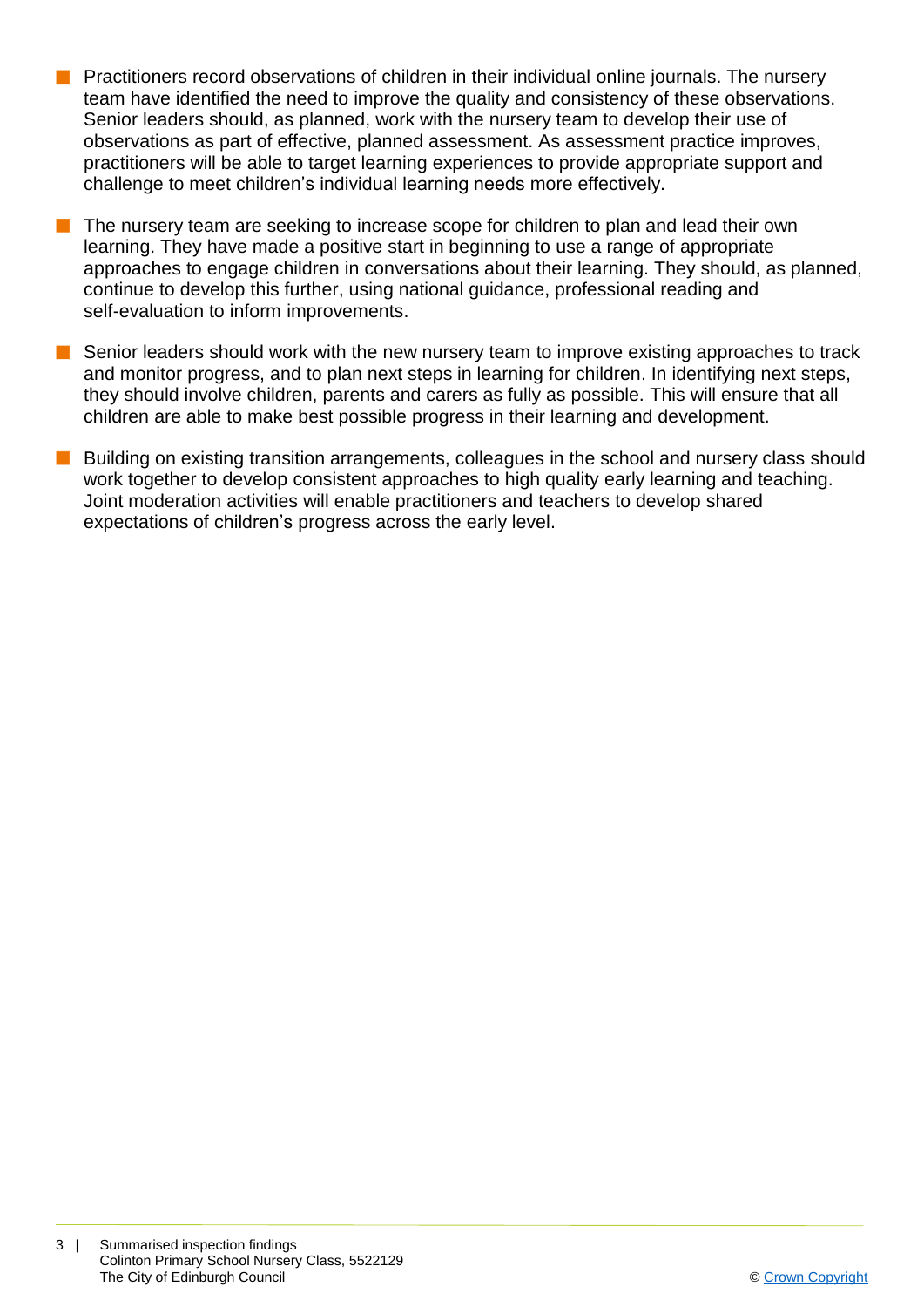### **2.1 Safeguarding and child protection**

**n** The school submitted self-evaluation information related to child protection and safeguarding. Inspectors discussed this information with relevant staff and, where appropriate, children. In addition, inspectors examined a sample of safeguarding documentation. Areas for development have been agreed with the school and the education authority.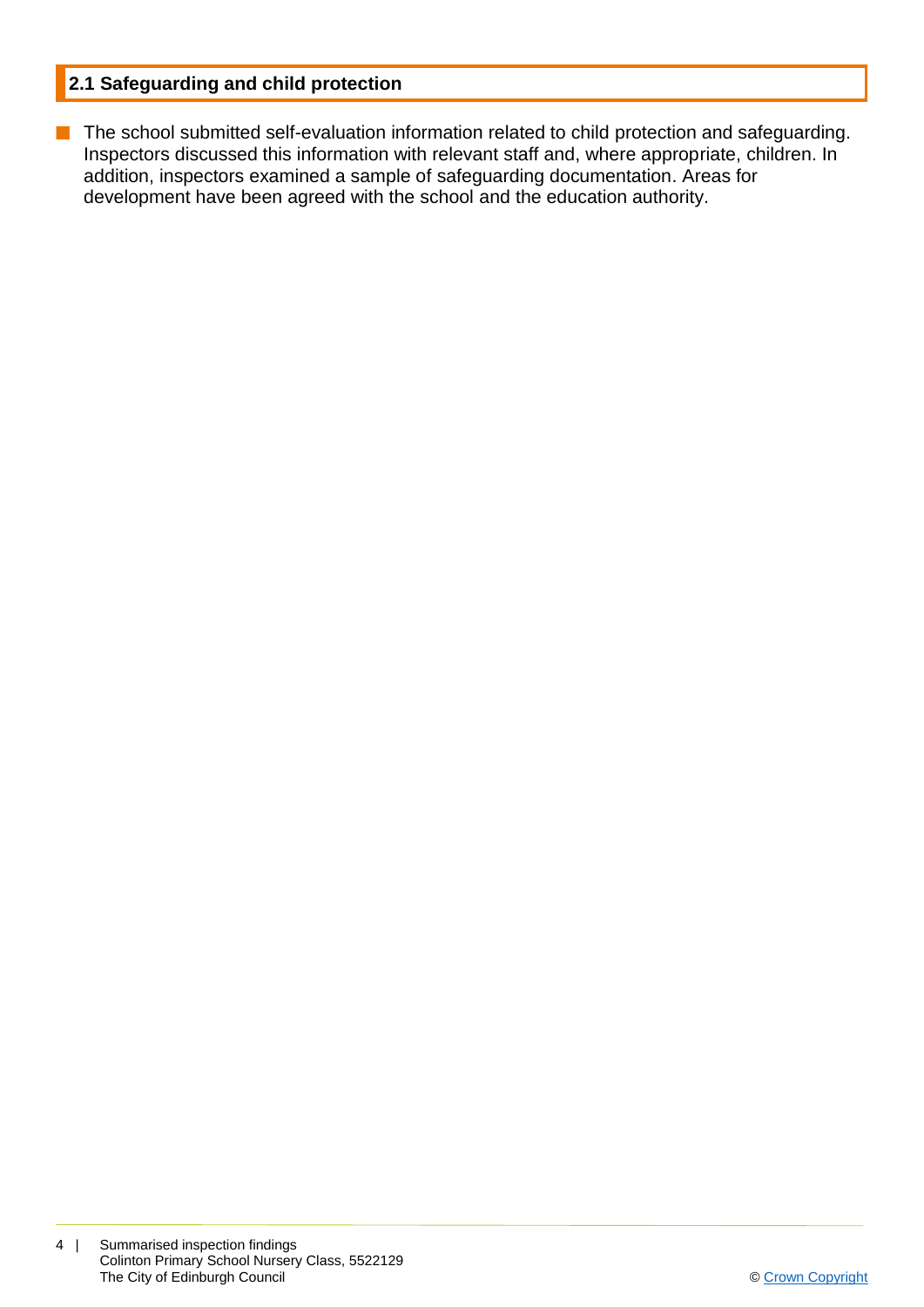### **3.2 Securing children's progress weak**

This indicator relates to the development and learning of babies, toddlers and young children. It requires clear understanding of early learning and development and pedagogy. It reflects the integrated way young children learn and the importance of experiences and development happening on an individual basis within a supportive, nurturing and stimulating environment. High quality early learning and childcare contributes significantly to enhancing children's progress and achievement as they grow and learn. It can benefit all children by closing the attainment gap and ensuring equity for all. It is about the holistic nature of development and learning ensuring these foundations are secure in order to achieve future attainment success. The themes are:

- **n** progress in communication, early language, mathematics, and health and wellbeing
- $\blacksquare$  children's progress over time
	- overall quality of children's achievement
	- n ensuring equity for all children
- $\blacksquare$  The new nursery team have made a start to improving the learning environment and pedagogy. This is helping to increase children's engagement during play. Practitioners now need to ensure children experience the right level of support and challenge. This will enable children to make the progress they are capable of, and develop and apply their literacy and numeracy skills across learning. Senior leaders recognise that existing systems for tracking and monitoring do not provide a reliable picture of children's progress in learning. Overall, the progress children are making in their learning is weak.
- **n** In health and wellbeing, most children are making satisfactory progress. Children are developing their physical skills including coordination and balance during energetic outdoor play. They are developing their fine motor skills through play with natural materials and a range of loose parts. Practitioners have begun to encourage children to consider how they might use some simple rules to promote harmonious play. The introduction of yoga and mindfulness practice is helping children feel relaxed and calm. Practitioners should continue to develop approaches to help children to talk about their emotions.
- Children would benefit from more opportunities to develop their listening skills further. Whilst most children are becoming more confident when talking about their play they would benefit from more frequent, focused interactions that encourage conversation and listening to others. Children enjoy singing and are learning rhymes. The majority of children enjoy sharing stories, particularly in small groups and one to one. Practitioners should provide further opportunities for children to share, explore, and create their own stories. They should support children to learn about and use non-fiction texts for a wide range of meaningful purposes. Children are encouraged to experiment with mark-making tools. Most children can recognise their name written down. Older children are becoming more confident writing their own names.
- **n** Children are learning about shapes and patterns in play with resources including magnetic tiles. They are becoming aware of numbers, number order and early counting routines. A few children are more confident in counting. The majority of children are developing some appropriate language to describe position and size, for example when measuring dinosaurs with blocks. Practitioners should now develop further opportunities for children to develop their numeracy and mathematical skills in meaningful, and challenging, ways in routines and play throughout the session.
- The recently introduced 'home achievement wall' is raising the profile of children's achievements in the nursery. Practitioners should involve parents and children in ensuring that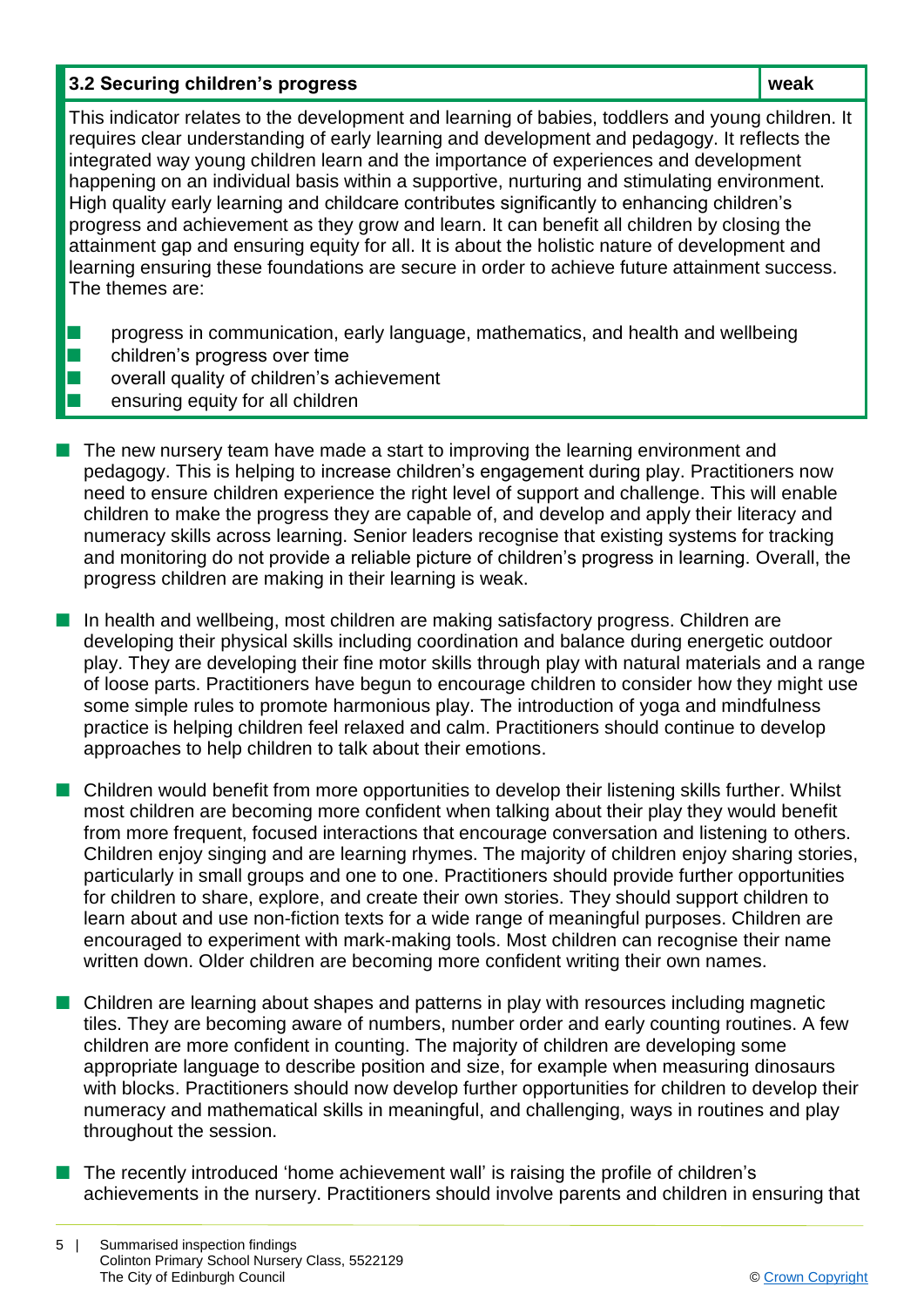learning in the nursery reflects the home experiences of children as fully as possible. This will make experiences more exciting and relevant, and enable practitioners to build on what children have already achieved and learned. Practitioners should develop further opportunities and approaches to enable children to contribute to the life of the nursery and wider school community more fully.

 $\blacksquare$  The nursery team have been successful in creating a positive culture in the nursery. They are building their knowledge of children and families. The management of information about children's care and learning requires to be significantly improved. This will ensure continuity of care and increased progress for all children. It will be important for senior leaders to monitor, and improve further, the effectiveness of recently introduced approaches to address any potential barriers to learning for children. Going forward, senior leaders should ensure a clear focus on the impact of planned change on ensuring equity for children and families.